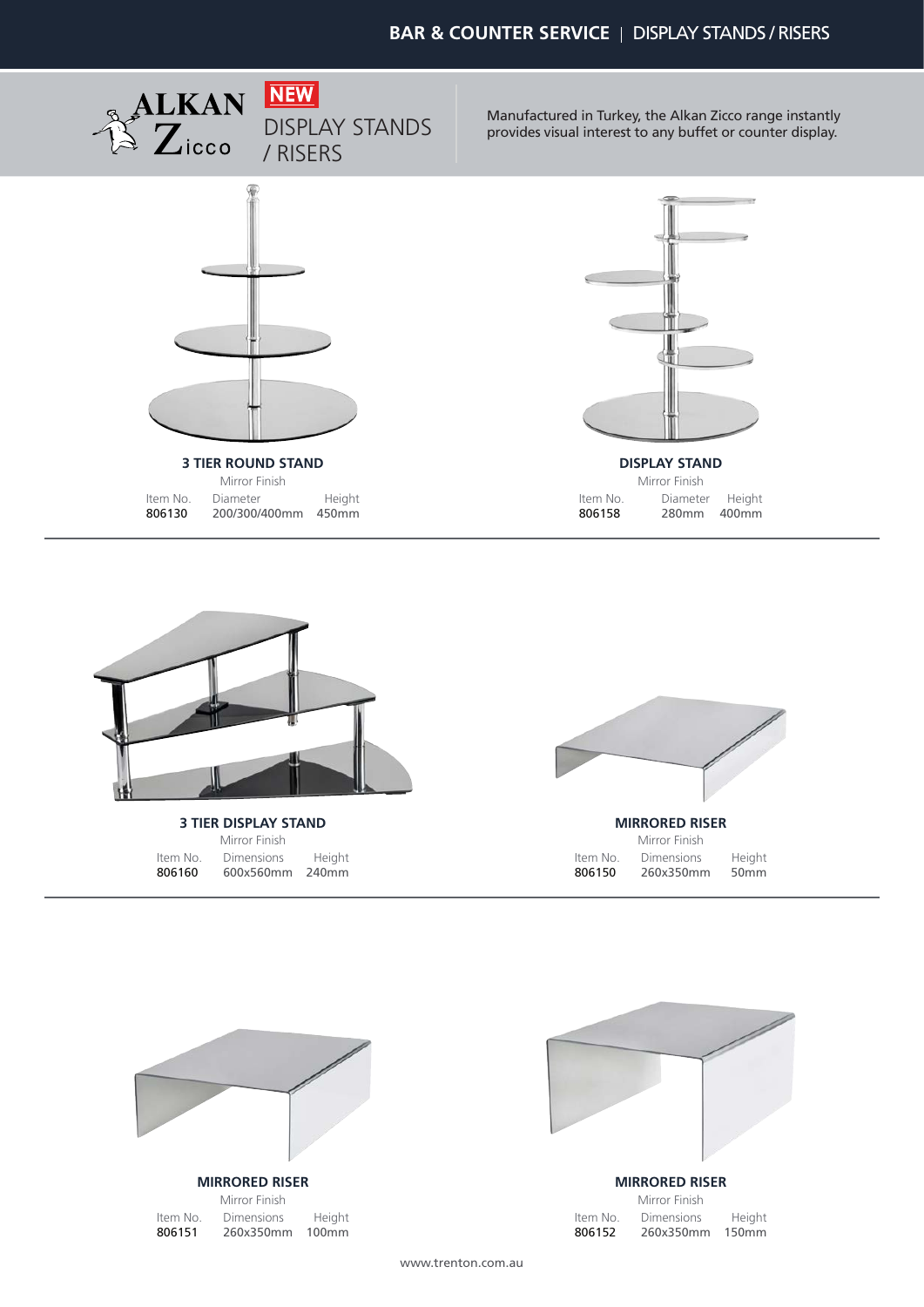

Manufactured in Turkey, the Alkan Zicco range instantly provides visual interest to any buffet or counter display.



### **ROUND DOME COVER & TRAY**

Clear Cover / Black Tray, Polycarbonate Item No.<br>**806016 806016** Cover 420mm Description Diameter 806036-BK Tray 420mm



#### **RECTANGULAR DOME COVER & TRAY**

|                |             | Clear Cover / Black Tray, Polycarbonate |
|----------------|-------------|-----------------------------------------|
| Item No.       | Description | <b>Dimensions</b>                       |
| 806006         | Cover       | 530x325mm                               |
| 806026-BK Tray |             | 530x325mm                               |



**STACKABLE ROUND COVER & TRAY** Clear, Polycarbonate

Item No.<br>**806018** 300mm Diameter



## **RECTANGULAR DOME COVER & TRAY**

| Clear, Polycarbonate |             |            |  |
|----------------------|-------------|------------|--|
| Item No.             | Description | Dimensions |  |
| 806002               | Cover       | 325x260mm  |  |
| 806022               | Tray        | 325x260mm  |  |



#### **RECTANGULAR DOME COVER & TRAY**

Clear, Polycarbonate Item No.<br>806004 806004 Cover 400x290mm<br>806024 Tray 400x290mm Description Dimensions Cover 400x290mm

# **RECTANGULAR DOME COVER & TRAY**

| Clear, Polycarbonate |             |                   |  |  |
|----------------------|-------------|-------------------|--|--|
| Item No.             | Description | <b>Dimensions</b> |  |  |
| 806006               | Cover       | 530x325mm         |  |  |
| 806026               | Tray        | 530x325mm         |  |  |

www.trenton.com.au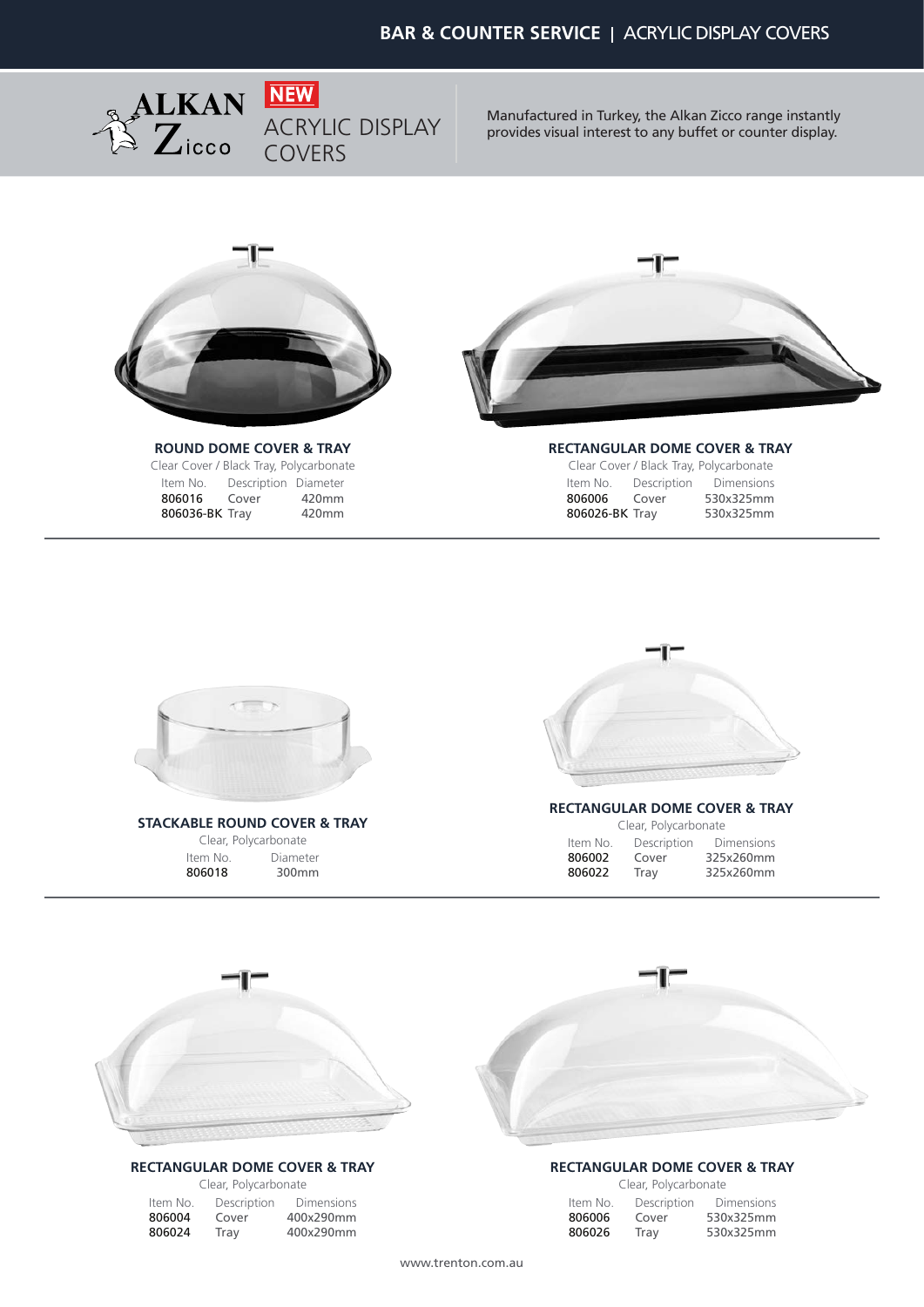

Manufactured in Turkey, the Alkan Zicco range instantly provides visual interest to any buffet or counter display.



**3 TRAY DISPLAY CABINET** Clear, Polycarbonate Item No.<br>**806110** 806110 250x340mm 340mm Dimensions Height



**2 TRAY DISPLAY CABINET** Clear, Polycarbonate Item No.<br>806111 806111 480x400mm 360mm Dimensions Height



#### **3 TRAY DISPLAY CABINET**

Clear, Polycarbonate Item No. Dimensions 806112 450x310mm 460mm Height

www.trenton.com.au